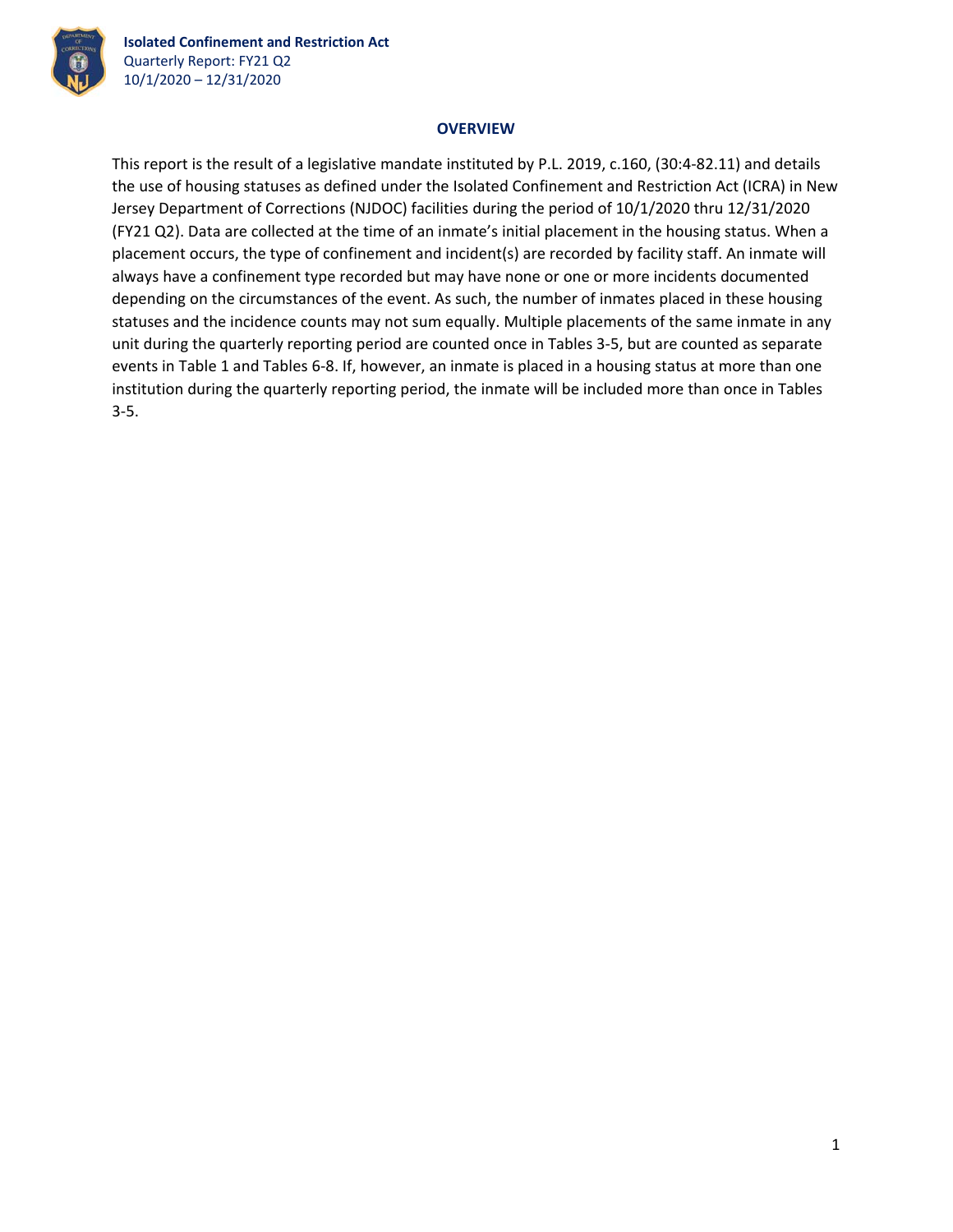

| <b>Facility</b> | Count          |
|-----------------|----------------|
| ADTC            | 0              |
| <b>BSP</b>      | 0              |
| <b>CRAF</b>     | n/a            |
| EJSP            | 2              |
| <b>EMCF</b>     | $\overline{2}$ |
| <b>GYCF</b>     | 16             |
| MSCF            | 0              |
| NJSP            | 9              |
| NSP             | 5              |
| <b>SSCF</b>     | 3              |
| SWSP            | 9              |
| <b>WHFYCF</b>   | 0              |
| TOTAL           | 46             |

*Table 1. Population counts in housing statuses as defined in the ICRA, as of December 31, 2020.\**

\*Please see Note 1 for more information.

*Table 2. Number of placements in housing statuses as defined in the ICRA.*

| <b>Facility</b> | Count |
|-----------------|-------|
| <b>ADTC</b>     | 4     |
| <b>BSP</b>      | 66    |
| <b>CRAF</b>     | 36    |
| EJSP            | 48    |
| <b>EMCF</b>     | 7     |
| <b>GYCF</b>     | 20    |
| MSCF            | 10    |
| NJSP            | 35    |
| <b>NSP</b>      | 101   |
| <b>SSCF</b>     | 87    |
| <b>SWSP</b>     | 62    |
| WHFYCF          | 19    |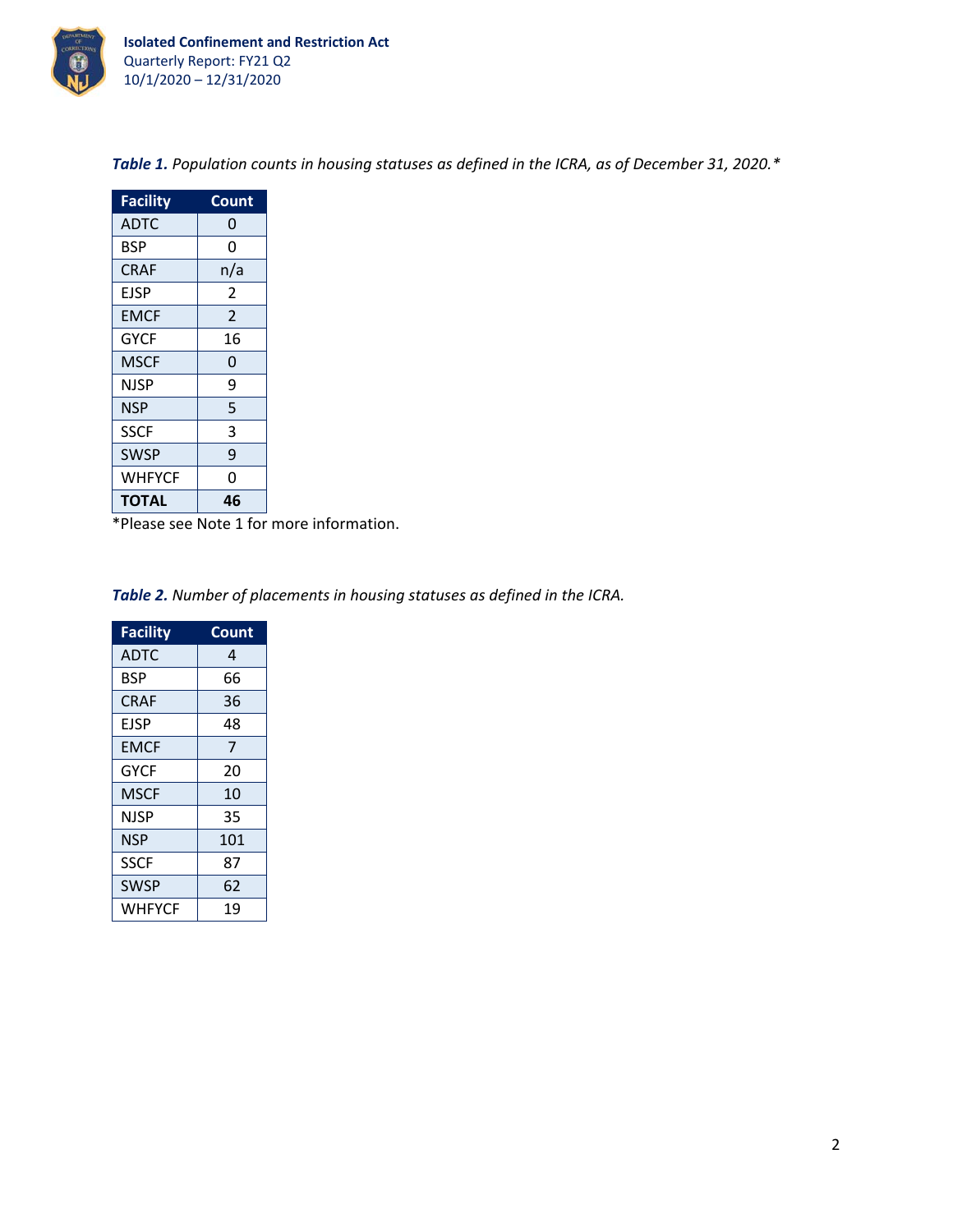

| Table 3. Placements in housing statuses as defined in the ICRA, by age. |  |
|-------------------------------------------------------------------------|--|
|-------------------------------------------------------------------------|--|

| <b>Facility</b> | 21 or Younger | $22$ to 64 | $65+$        |
|-----------------|---------------|------------|--------------|
| <b>ADTC</b>     | 0             | 4          | 0            |
| <b>BSP</b>      | 0             | 62         | 0            |
| <b>CRAF</b>     | $\mathbf{1}$  | 33         | 0            |
| <b>EJSP</b>     | 0             | 45         | 0            |
| <b>EMCF</b>     | 0             | 7          | 0            |
| <b>GYCF</b>     | 0             | 19         | 0            |
| <b>MSCF</b>     | 0             | 9          | 0            |
| <b>NJSP</b>     | O             | 30         | 0            |
| <b>NSP</b>      | 0             | 91         | 0            |
| <b>SSCF</b>     | 0             | 77         | $\mathbf{1}$ |
| <b>SWSP</b>     | 0             | 60         | $\mathbf{1}$ |
| <b>WHFYCF</b>   | 3             | 16         | ი            |

*Table 4. Placements in housing statuses as defined in the ICRA, by gender.\**

| <b>Facility</b> | <b>Male</b> | <b>Female</b> |
|-----------------|-------------|---------------|
| <b>ADTC</b>     | 4           | 0             |
| <b>BSP</b>      | 62          | 0             |
| <b>CRAF</b>     | 34          | 0             |
| <b>EJSP</b>     | 45          | 0             |
| <b>EMCF</b>     | 0           | 7             |
| <b>GYCF</b>     | 19          | O             |
| <b>MSCF</b>     | 9           | 0             |
| <b>NJSP</b>     | 30          | U             |
| <b>NSP</b>      | 91          | 0             |
| <b>SSCF</b>     | 78          | 0             |
| <b>SWSP</b>     | 61          | 0             |
| <b>WHFYCF</b>   | 19          |               |

\*Please see Note 2 for additional information.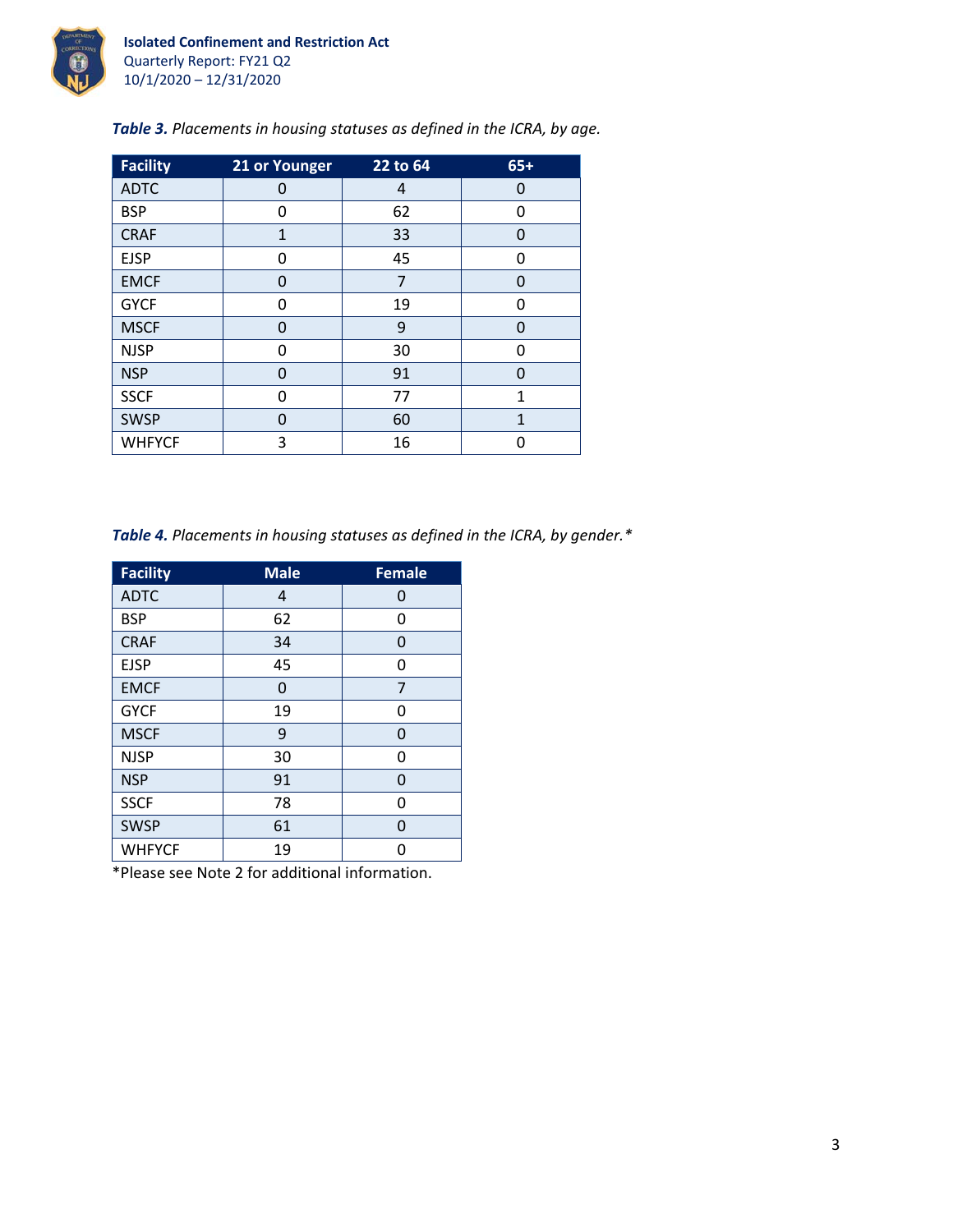

| <b>Facility</b> | <b>Not Hispanic</b><br>or Latino | <b>Hispanic or</b><br>Latino | <b>Undetermined</b> |
|-----------------|----------------------------------|------------------------------|---------------------|
| <b>ADTC</b>     | 3                                | $\mathbf{1}$                 | $\Omega$            |
| <b>BSP</b>      | 59                               | 3                            | 0                   |
| <b>CRAF</b>     | 28                               | 5                            | $\mathbf{1}$        |
| <b>EJSP</b>     | 40                               | 5                            | 0                   |
| <b>EMCF</b>     | 7                                | 0                            | 0                   |
| <b>GYCF</b>     | 16                               | 2                            | 1                   |
| <b>MSCF</b>     | $\overline{7}$                   | $\overline{2}$               | O                   |
| <b>NJSP</b>     | 25                               | 4                            | 1                   |
| <b>NSP</b>      | 84                               | 7                            | $\Omega$            |
| <b>SSCF</b>     | 67                               | 11                           | ŋ                   |
| <b>SWSP</b>     | 52                               | 9                            | O                   |
| <b>WHFYCF</b>   | 17                               | 1                            | 1                   |

*Table 5. Placements in housing statuses as defined in the ICRA, by ethnicity.\**

\*Please see Note 3 for additional information.

*Table 6. Individual incidences in housing statuses defined in the ICRA, by institution.\**

| <b>Facility</b> | <b>Assault</b> | <b>Emergency</b><br><b>Confinement</b> | <b>Mental Illness</b> |          | <b>Suicide</b> |
|-----------------|----------------|----------------------------------------|-----------------------|----------|----------------|
| <b>ADTC</b>     | $\overline{2}$ | 0                                      | $\Omega$              | $\Omega$ | 0              |
| <b>BSP</b>      | $\overline{2}$ | 10                                     | $\overline{2}$        | 3        | 0              |
| <b>CRAF</b>     |                | 12                                     | 4                     | 2        | 0              |
| <b>EJSP</b>     | 3              | 2                                      | O                     |          |                |
| <b>EMCF</b>     |                | $\overline{2}$                         | 0                     | O        | 0              |
| <b>GYCF</b>     |                | 4                                      | 0                     |          | 0              |
| <b>MSCF</b>     |                | $\overline{7}$                         | 0                     |          | 0              |
| <b>NJSP</b>     | ი              | 0                                      | 0                     | O        | ი              |
| <b>NSP</b>      |                | $\Omega$                               |                       |          | 0              |
| <b>SSCF</b>     | 6              | 24                                     | 1                     | 4        | ი              |
| <b>SWSP</b>     | 3              | 1                                      | 0                     | $\Omega$ | 0              |
| <b>WHFYCF</b>   |                |                                        | 0                     |          |                |

\*Please see Note 4 for additional information.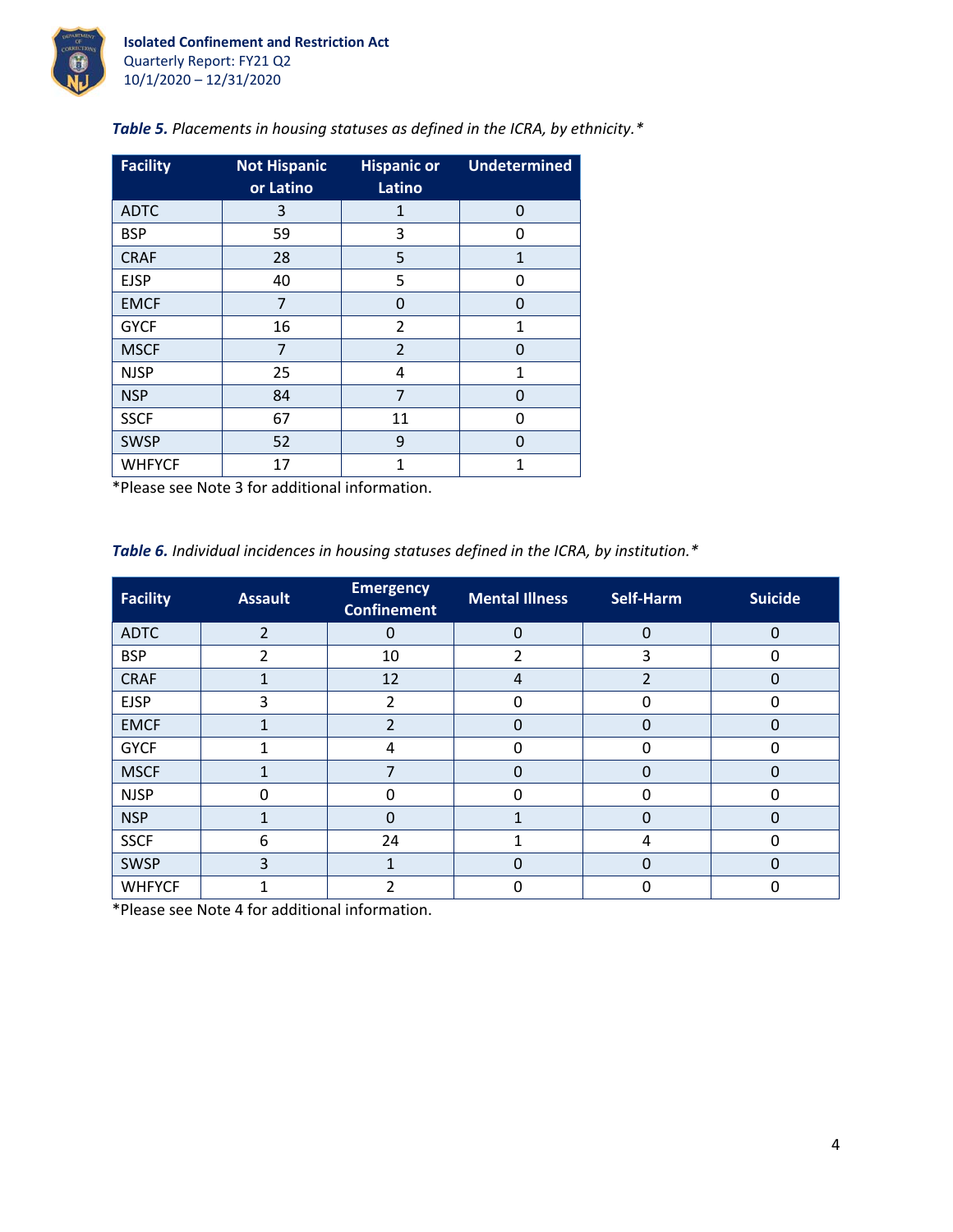

| Facility      | <b>Adjustment</b><br><b>Unit</b> | <b>Emergency</b><br><b>Confinement</b> | <b>Investigative</b><br><b>Housing</b> | <b>Pre-hearing</b><br><b>Disciplinary</b><br><b>Housing</b> | <b>Pre-hearing</b><br><b>Management</b><br><b>Control Unit</b> | <b>Pre-hearing</b><br><b>Protective</b><br><b>Custody</b> |
|---------------|----------------------------------|----------------------------------------|----------------------------------------|-------------------------------------------------------------|----------------------------------------------------------------|-----------------------------------------------------------|
| <b>ADTC</b>   | $\Omega$                         | $\Omega$                               | 4                                      | 0                                                           | 0                                                              | 0                                                         |
| <b>BSP</b>    | 0                                | 19                                     | 3                                      | 43                                                          | 0                                                              |                                                           |
| <b>CRAF</b>   | 0                                | 18                                     | 7                                      | 6                                                           | 0                                                              | 5                                                         |
| <b>EJSP</b>   | 0                                | 8                                      | 15                                     | 25                                                          | $\Omega$                                                       | 0                                                         |
| <b>EMCF</b>   | 0                                |                                        | 1                                      | 5                                                           | 0                                                              | 0                                                         |
| <b>GYCF</b>   | 3                                |                                        | 4                                      | 12                                                          | 0                                                              | 0                                                         |
| <b>MSCF</b>   |                                  | 4                                      | $\overline{2}$                         | 3                                                           | 0                                                              | $\Omega$                                                  |
| <b>NJSP</b>   | 0                                | 0                                      | 0                                      | 35                                                          | 0                                                              | O                                                         |
| <b>NSP</b>    | 0                                | 3                                      | 10                                     | 86                                                          | 0                                                              |                                                           |
| <b>SSCF</b>   | 1                                | 33                                     | 10                                     | 43                                                          | 0                                                              | 1                                                         |
| <b>SWSP</b>   | 0                                | 9                                      | 7                                      | 46                                                          | $\Omega$                                                       | $\Omega$                                                  |
| <b>WHFYCF</b> | 0                                | 5                                      | 0                                      | 14                                                          | 0                                                              | 0                                                         |

|  |  | <b>Table 7.</b> Number of placements in housing statuses defined in the ICRA, by type.* |
|--|--|-----------------------------------------------------------------------------------------|
|  |  |                                                                                         |

\*Please see Note 5 for additional information.

|  |  |  | Table 8. Number of incidents occurring in housing statuses as defined in the ICRA, by confinement type.* |
|--|--|--|----------------------------------------------------------------------------------------------------------|
|  |  |  |                                                                                                          |

| <b>Confinement Type</b>          | <b>Assault</b> | <b>Emergency</b><br><b>Confinement</b> | <b>Mental</b><br><b>Illness</b> | Self-Harm | <b>Suicide</b> |
|----------------------------------|----------------|----------------------------------------|---------------------------------|-----------|----------------|
| Pre-hearing Disciplinary Housing | 13             |                                        |                                 |           |                |
| <b>Emergency Confinement</b>     |                | 53                                     |                                 |           |                |
| Pre-hearing Protective Custody   |                |                                        |                                 |           |                |
| Adjustment Unit                  |                |                                        |                                 |           |                |
| <b>Investigative Housing</b>     |                |                                        |                                 |           |                |

\*Please see Notes 4 and 5 for additional information.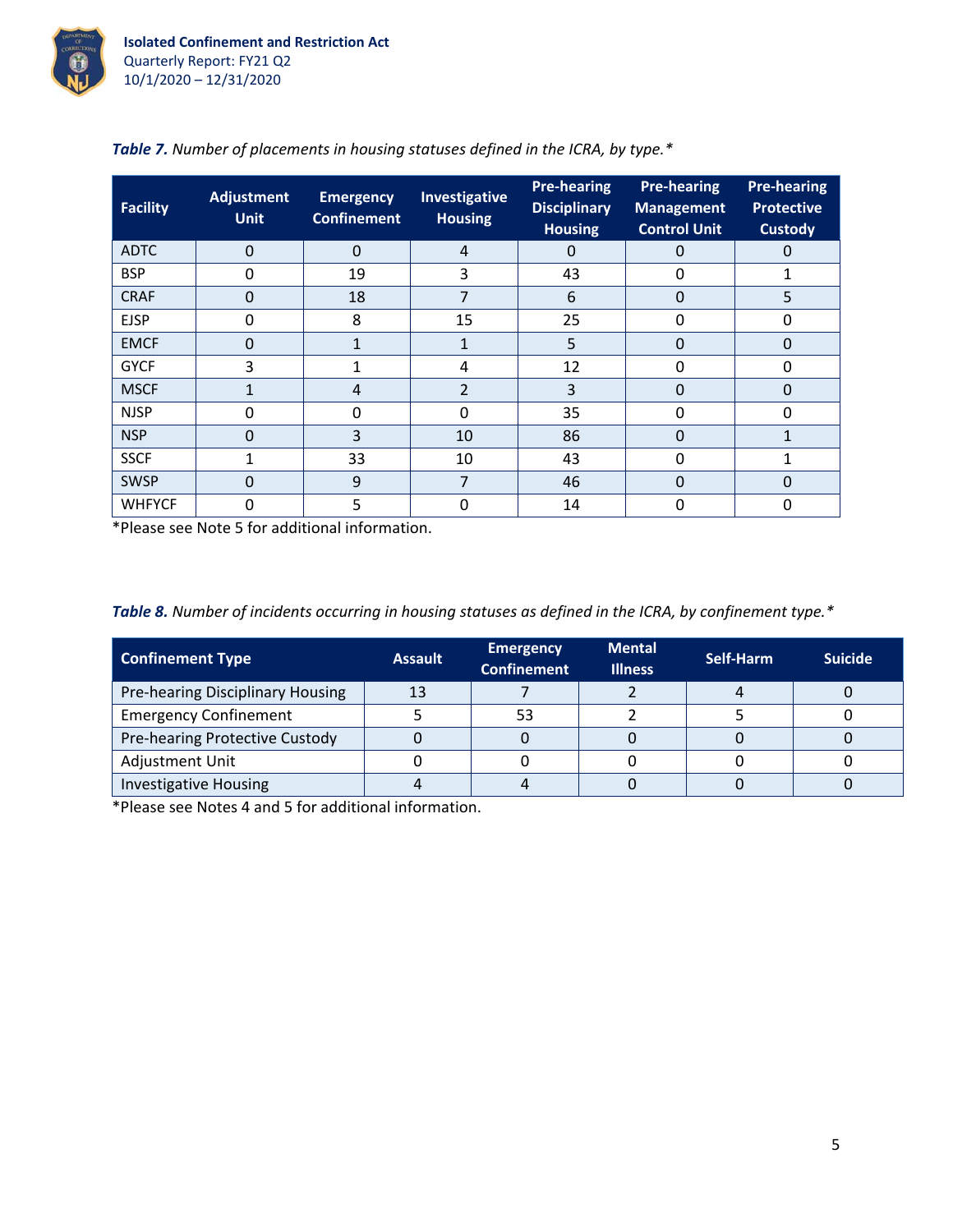

## **NOTES**

- 1. Population counts in Table 1 occur as of the last day of the quarter.
- 2. Male and female counts listed in Table 4 may include transgender or intersex inmates. These counts do not include inmates who identify as non‐binary.
- 3. The categories listed in Table 5 follow the minimum standards for maintaining, collecting, and presenting data on race and ethnicity for all Federal reporting purposes.
- 4. The counts included in Table 6 reflect only those incidents that occurred while the inmate was in the housing status as defined in the ICRA. For the purposes of this report, the incident types are defined as follows:

*Assault* – An incident in which an inmate committed an assault while in a housing status defined in the ICRA, on staff or on another inmate.

*Emergency Confinement* **–** An incident in which an inmate needs to be placed in emergency confinement status while in a housing status defined in the ICRA. For example, an inmate is originally placed in a pre‐hearing disciplinary unit and his/her status changes to a member of a vulnerable population after a mental health evaluation; the inmate is placed in emergency confinement status while awaiting transfer to a unit that can accommodate him/her in an appropriate setting.

*Mental Illness* **–** An incident of mental health decompensation or the placement of an inmate on suicide watch, as determined by mental health staff, while in a housing status defined in the ICRA. *Self‐Harm* **–** An incident wherein an inmate engages in self‐harm or a suicide attempt while in a housing status defined in the ICRA.

*Suicide* **–** An incident of suicide while in a housing status defined in the ICRA.

5. For the purposes of this report, the housing status types are defined as follows: *Adjustment Unit* ‐ An inmate may be placed in the Adjustment Unit (AU) for a period of five to 15 days with a finding of guilt for any offense in Category A when there is reasonable cause to believe that the inmate would create a substantial risk of serious harm to himself, herself, or another, including, but not limited to, a correctional police officer, other employee, or volunteer in the facility, as evidenced by recent threats or conduct, and a less restrictive intervention would be insufficient to reduce this risk (see N.J.A.C 10A:4‐4.1) unless: 1) The inmate is a member of a vulnerable population; or 2) If a medical or mental health professional determines that the inmate is not appropriate for placement in the AU.

*Emergency Confinement ‐* An inmate may be placed in Emergency Confinement (EC) for a period not to exceed 24 hours when the Administrator, or designee, determines that it is necessary to reduce a substantial risk to the inmate or others, or as evidenced by recent conduct. Specifically: 1) When there is reasonable belief the confinement is necessary to reduce a substantial risk of imminent serious harm to the inmate or others as evidenced by recent conduct; 2) That the inmate's presence in general population poses a danger to the inmate, staff, other inmates, or the public; or 3) When there is clear and convincing evidence that the inmate has committed a violation of a prohibited act listed at N.J.A.C. 10A:4‐4.

*Investigative Housing* ‐ An inmate may be placed in the Investigative Housing Unit (IHU) for a period not to exceed 72 hours unless exceptional circumstances, such as, but not limited to, other information received or other clear and convincing evidence found warrant extension of this time period. When an inmate's presence in general population poses a danger to the inmate, staff, other